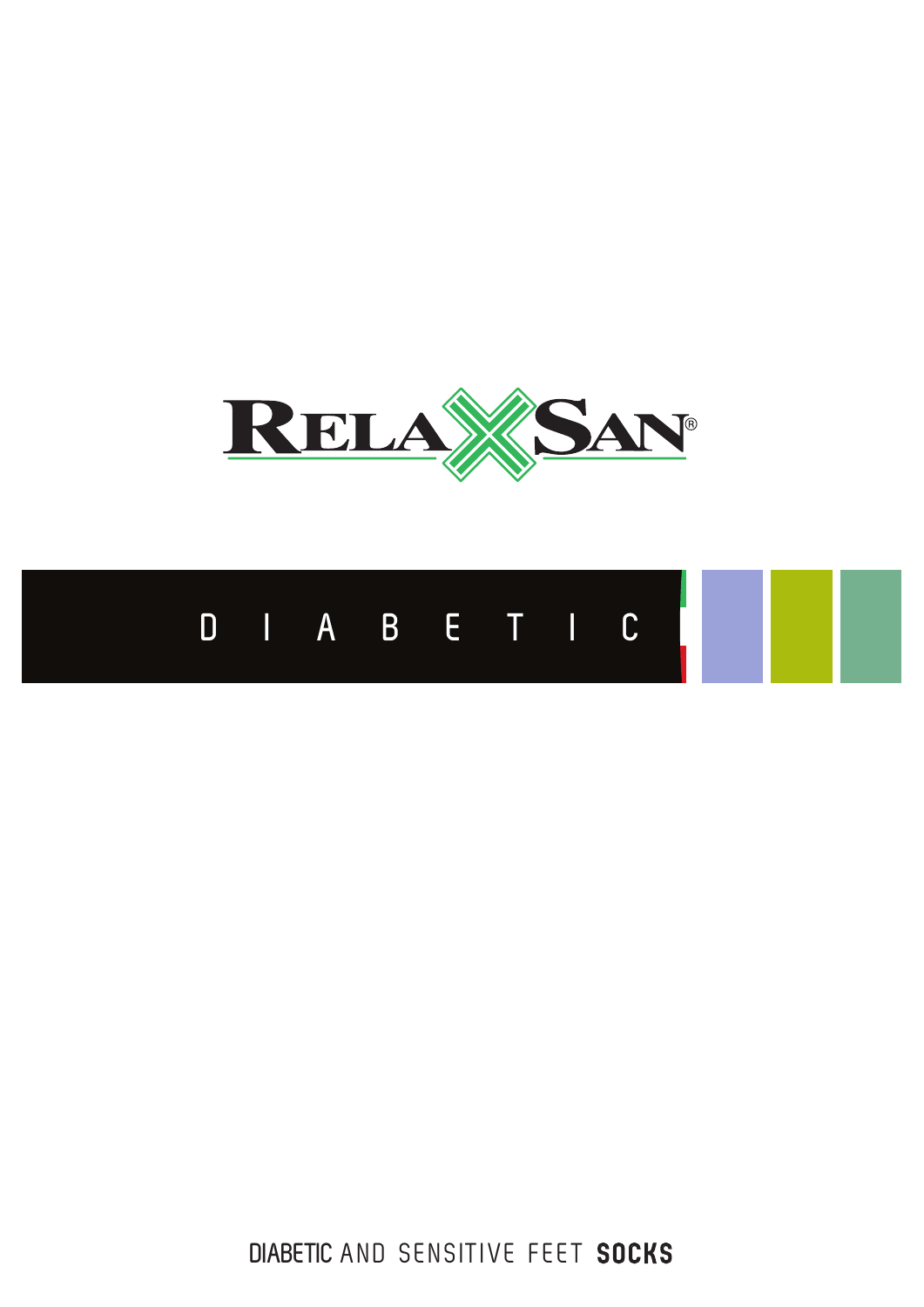

# **DIABETIC** AND SENSITIVE FEET **SOCKS**

Unisex Cotton socks with Silver fiber for diabetic and sensitive feet, without compression and seamless. Silver, thanks to its beneficial natural properties, provides antibacterial and thermoregulating actions, keeping the feet in a protected and healthy environment. Reinforced and anatomical toe and heel design for perfect fit and long durability. Available in three different lengths and also available with soft sole.



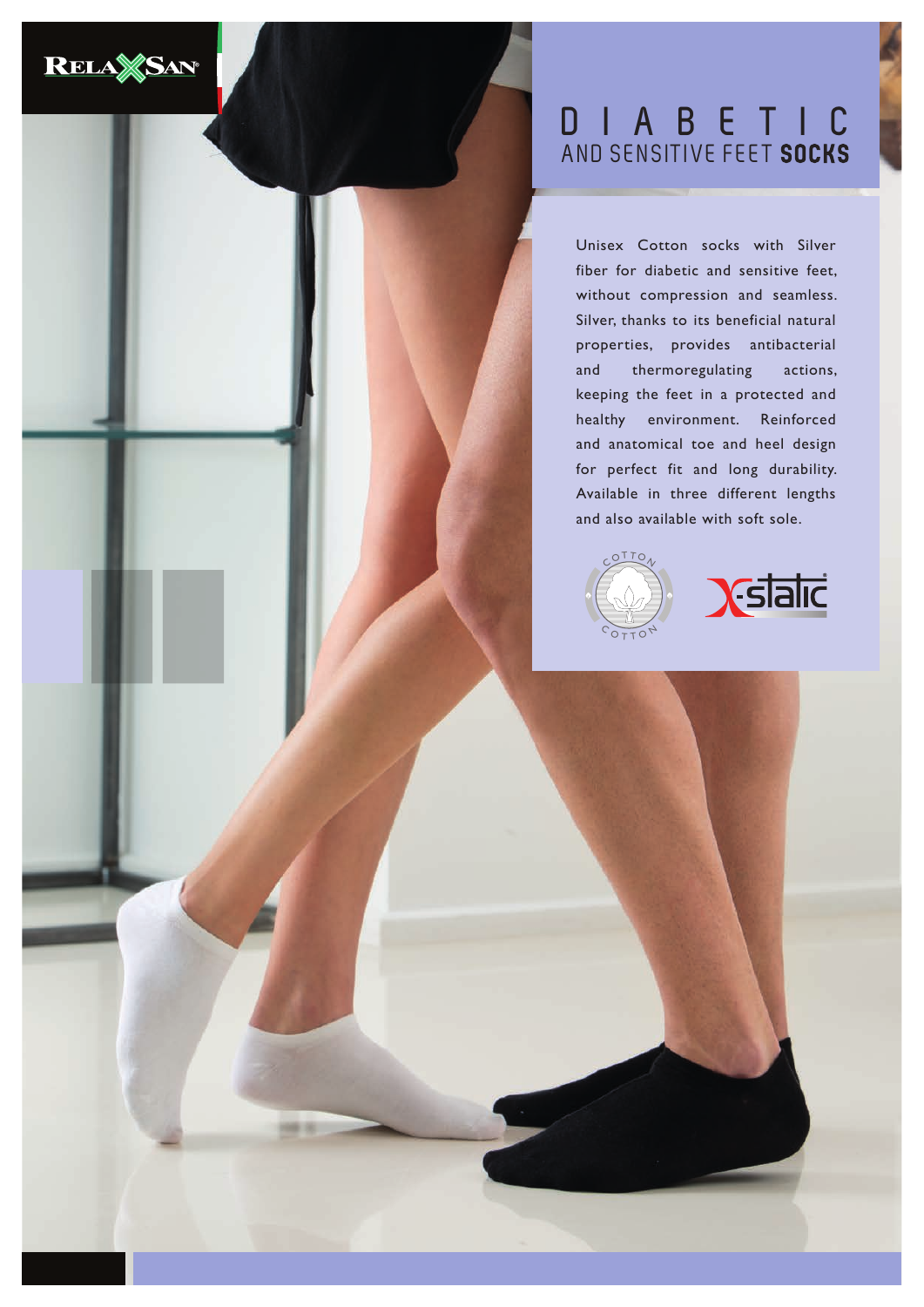# **D I A B E T I C**<br>AND SENSITIVE FEET SOCKS





| <b>CODE</b> | <b>ARTICLE</b>                      | <b>COLOURS</b> |          |         |               |          | <b>COMPOSITION</b>              |
|-------------|-------------------------------------|----------------|----------|---------|---------------|----------|---------------------------------|
| 550S        | Short (no-show) cotton socks        | 01 White       | 02 Black |         |               |          | 76% CO - 13% ME - 8% PA - 3% EA |
| 550         | Cotton socks                        | 01 White       | 02 Black | 03 Blue | 07 Anthracite | 39 Beige | 77% CO - 10% PA - 9% ME - 4% EA |
| 550P        | Cotton socks with soft cushion sole | 01 White       | 02 Black |         |               |          | 68% CO - 21% PA - 8% ME - 3% EA |
| 550L        | Knee high cotton socks              | 01 White       | 02 Black | 03 Blue | 07 Anthracite |          | 78% CO - 10% PA - 8% ME - 4% EA |

# X-STATIC SILVER FIBER

## **100% All-Natural**

For allergic problem. Safe, non-toxic. Does not contain any chemical products or residues of pesticides.

#### **Thermo-dynamic**

Thanks to its thermal conductivity.

#### **Anti-microbial**

Fights bacteria which cause odours and eliminate fungus, responsible for the Athlete's foot.

#### **Anti-odour**

Neutralize ammonia and denatured proteins - two principal causes of odour.

#### **Anti-static**

Based on its high capacity of electric conduction.



| <b>SIZE CHART</b> |  | $I - XS$                                                                                                           | $2 - S$ | $3 - M$ | $4 - L$ | $5 - XL$ $6 - XXL$ |
|-------------------|--|--------------------------------------------------------------------------------------------------------------------|---------|---------|---------|--------------------|
| Shoe size         |  | $35 - 37$                                                                                                          |         |         |         |                    |
| Foot size         |  | cm $\vert$ 21.7 - 23.7 $\vert$ 23 - 25 $\vert$ 24.4 - 26.4 $\vert$ 25.7 - 27.7 $\vert$ 27 - 29 $\vert$ 28.4 - 30.4 |         |         |         |                    |

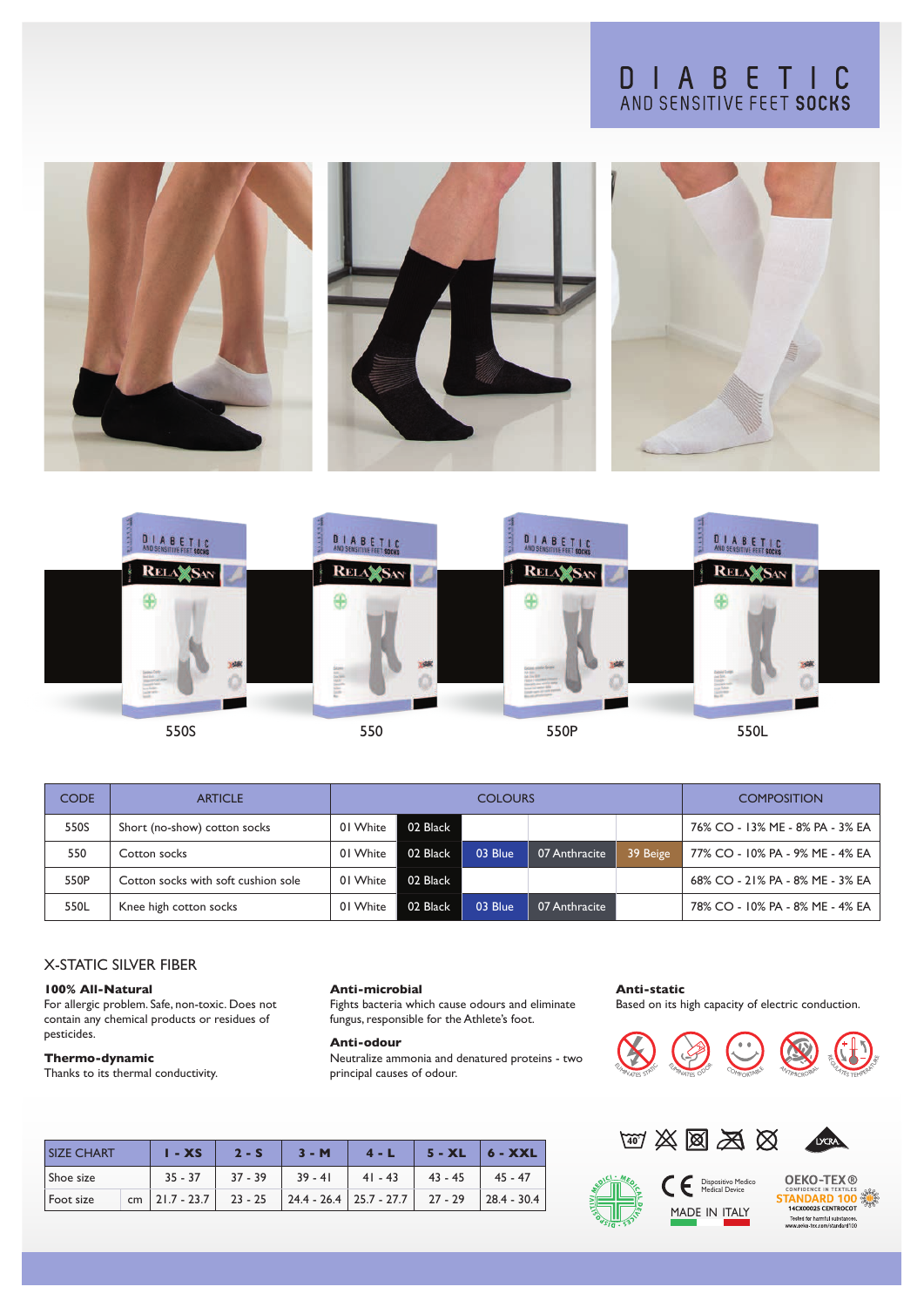

# **DIABETIC** AND SENSITIVE FEET **SOCKS**

Unisex Cotton socks with Crabyon fiber for diabetic and sensitive feet. With no compression and seamless design. Crabyon fiber, along with its natural properties of Chitin, provides protection and a regenerating action which maintains the foot stays in a protected and healthy environment. Reinforced and anatomical toe and heel design, offers a perfect fit and long durability. Available in three different lengths.



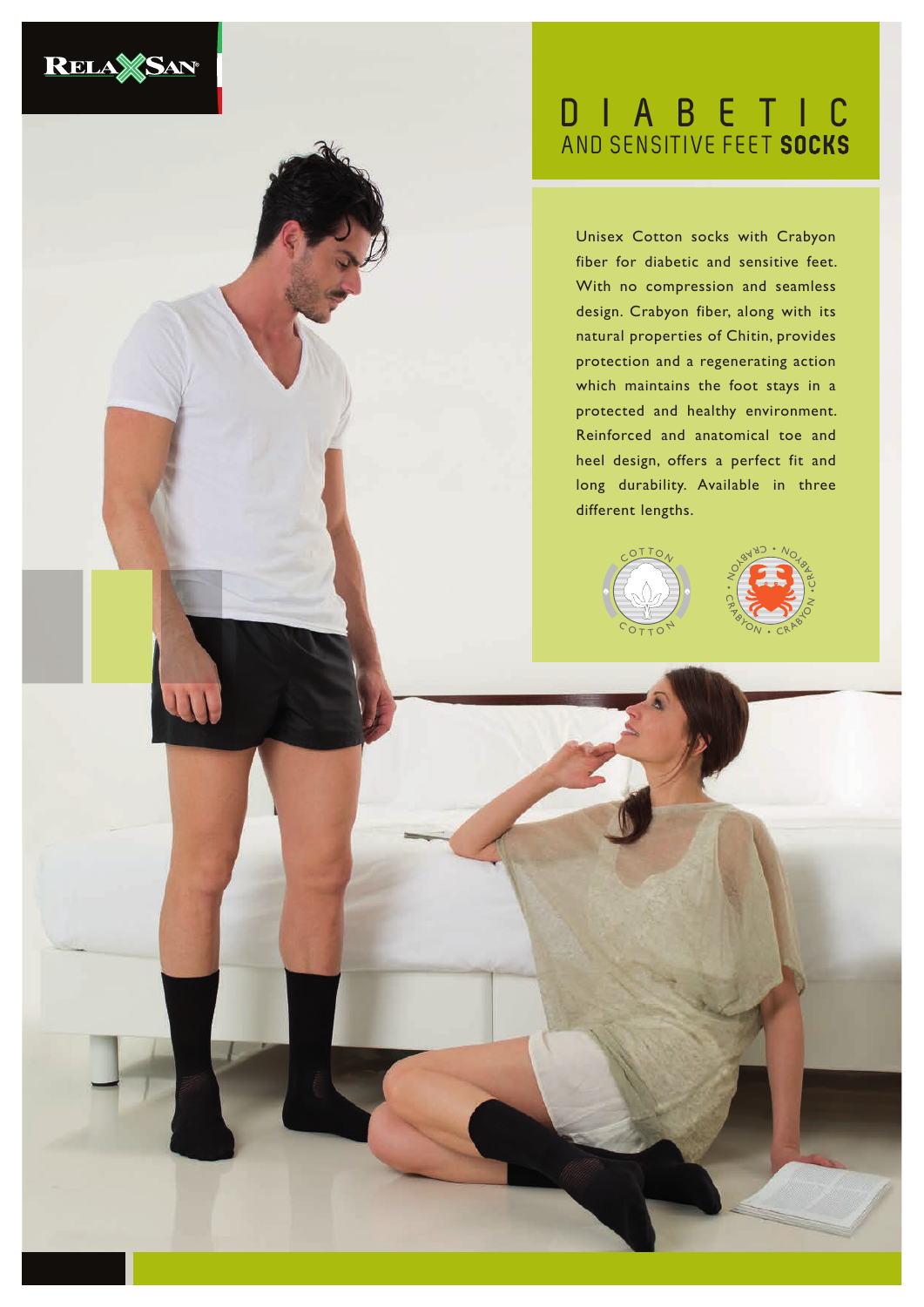# **D I A B E T I C**<br>AND SENSITIVE FEET SOCKS





560S 560 560L

| <b>CODE</b> | <b>ARTICLE</b>               | <b>COLOURS</b> |          |         |               |          | <b>COMPOSITION</b>               |
|-------------|------------------------------|----------------|----------|---------|---------------|----------|----------------------------------|
| 560S        | Short (no-show) cotton socks | 01 White       | 02 Black |         |               |          | 67% CO - 17% VI - 10% PA - 6% EA |
| 560         | Cotton socks                 | 01 White       | 02 Black | 03 Blue | 07 Anthracite | 39 Beige | 66% CO - 17% VI - 11% PA - 6% EA |
| 560L        | Knee high cotton socks       | 01 White       | 02 Black | 03 Blue | 07 Anthracite |          | 66% CO - 17% VI - 11% PA - 6% EA |

# CRABYON FIBER

# **Antibacterial function**

The antibacterial function of this fibre remains unaltered till the destruction of the product.

## **Recommended for sensitive and weak skin**

Crabyon helps in preventing dehydration of skin because its capacity to maintain the level of humidity is greater than any other cellulose fibre. At the same time it has a velour layer and does not irritate the skin.

#### **Activation of natural responses**

Chitine, which constitutes Crabyon molecule with cellulose, is known and used long ago for the treatment of dermatitis and wounds and as adjuvant substance of the regeneration of tissues and as antihaemorrhage.

### **Biodegradable**

Crabyon fibre is totally biodegradable and in such a sense, it causes no damage to environment.

| <b>SIZE CHART</b> |  | $1 - XS$ | $2-S$ | $3 - M$ |                                                           | $4 - L$ 5 - XL 6 - XXL |                                                                                                                                                                       |
|-------------------|--|----------|-------|---------|-----------------------------------------------------------|------------------------|-----------------------------------------------------------------------------------------------------------------------------------------------------------------------|
| Shoe size         |  |          |       |         | $35-37$   $37-39$   $39-41$   $41-43$   $43-45$   $45-47$ |                        |                                                                                                                                                                       |
| Foot size         |  |          |       |         |                                                           |                        | cm $\begin{vmatrix} 21.7 & -23.7 \end{vmatrix}$ 23 - 25 $\begin{vmatrix} 24.4 & -26.4 \end{vmatrix}$ 25.7 - 27.7 $\begin{vmatrix} 27 & -29 \end{vmatrix}$ 28.4 - 30.4 |

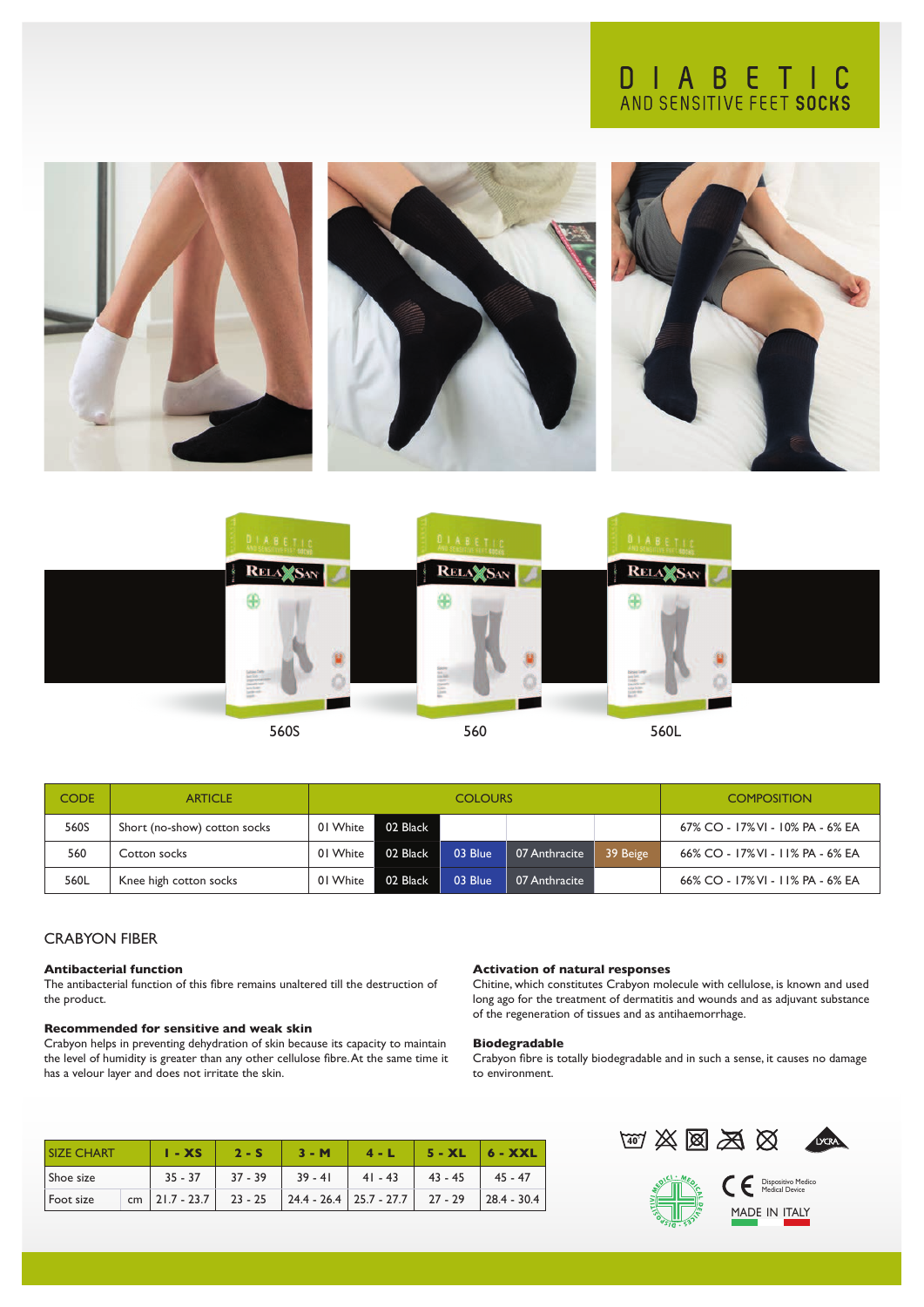

# **DIABETIC** AND SENSITIVE FEET **TOE SOCKS**

Unisex Cotton toe socks with Silver fiber for diabetic and sensitive feet. No compression and seamless construction. Silver, along with its natural properties, provides antibacterial and thermoregulating actions, keeping the feet protected and in a healthy environment. The construction with individual toe sleeves, keeps the area clean and healthy. Available in 2 different lengths.



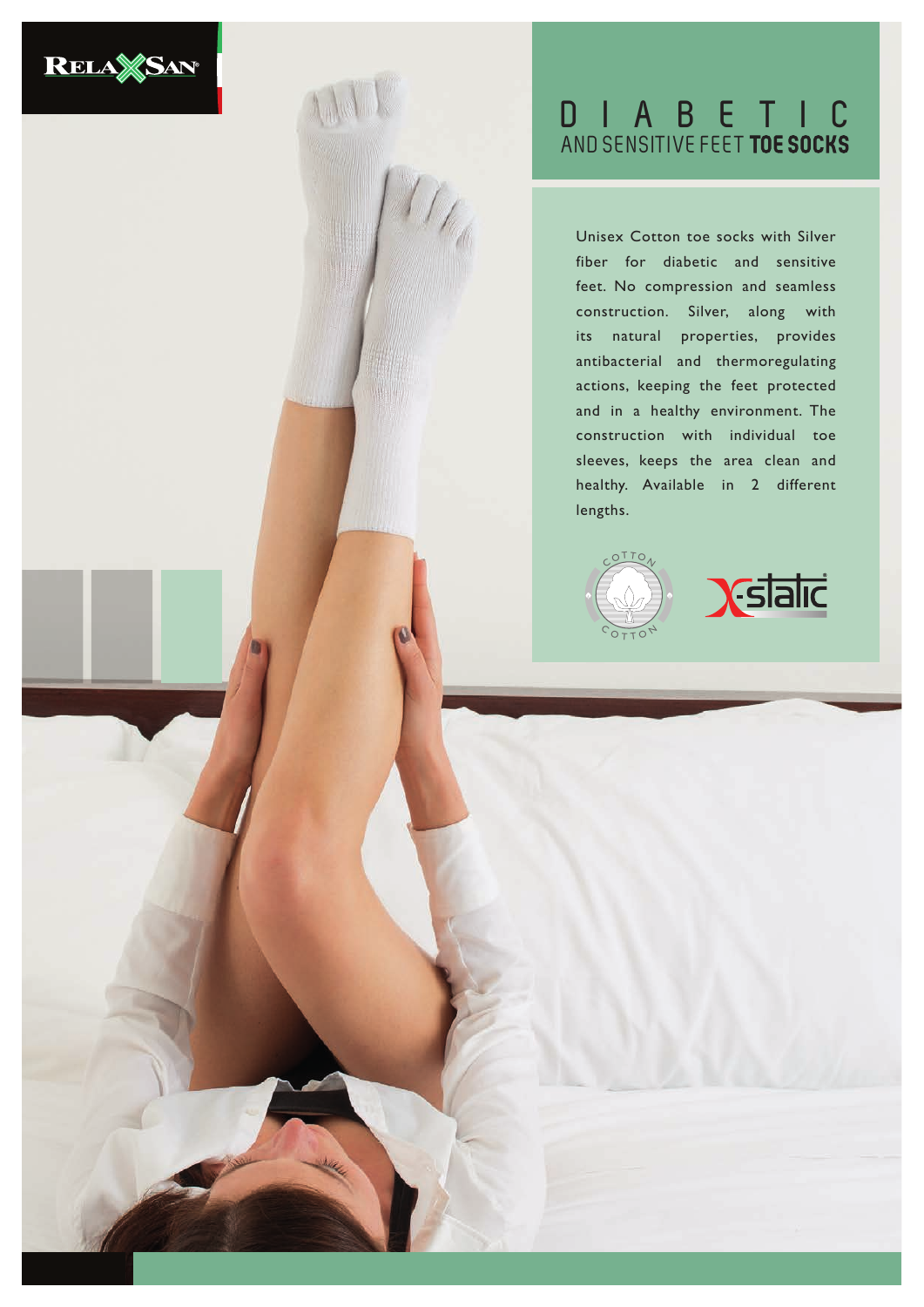# **DIABETIC** AND SENSITIVE FEET **TOE SOCKS**







650CS 650C

| <b>CODE</b> | <b>ARTICLE</b>                   | <b>COLOURS</b> |          | <b>COMPOSITION</b>              |  |  |
|-------------|----------------------------------|----------------|----------|---------------------------------|--|--|
| 650CS       | Short (no-show) cotton toe socks | 01 White       | 02 Black | 87% CO - 8% EA - 5% ME          |  |  |
| 650C        | Cotton toe socks                 | 01 White       | 02 Black | 83% CO - 11% EA - 3% PA - 3% ME |  |  |

## X-STATIC SILVER FIBER

### **100% All-Natural**

For allergic problem. Safe, non-toxic. Does not contain any chemical products or residues of pesticides.

#### **Thermo-dynamic**

Thanks to its thermal conductivity.

#### **Anti-microbial**

Fights bacteria which cause odours and eliminate fungus, responsible for the Athlete's foot.

#### **Anti-odour**

Neutralize ammonia and denatured proteins - two principal causes of odour.

#### **Anti-static**

Based on its high capacity of electric conduction.



| <b>SIZE CHART</b> |  | $I - XS$                                                                       |  | $2-S$ 3-M 4-L 5-XL 6-XXL                                              |  |
|-------------------|--|--------------------------------------------------------------------------------|--|-----------------------------------------------------------------------|--|
| Shoe size         |  |                                                                                |  | $35 - 37$   $37 - 39$   $39 - 41$   $41 - 43$   $43 - 45$   $45 - 47$ |  |
| Foot size         |  | cm   21.7 - 23.7   23 - 25   24.4 - 26.4   25.7 - 27.7   27 - 29   28.4 - 30.4 |  |                                                                       |  |